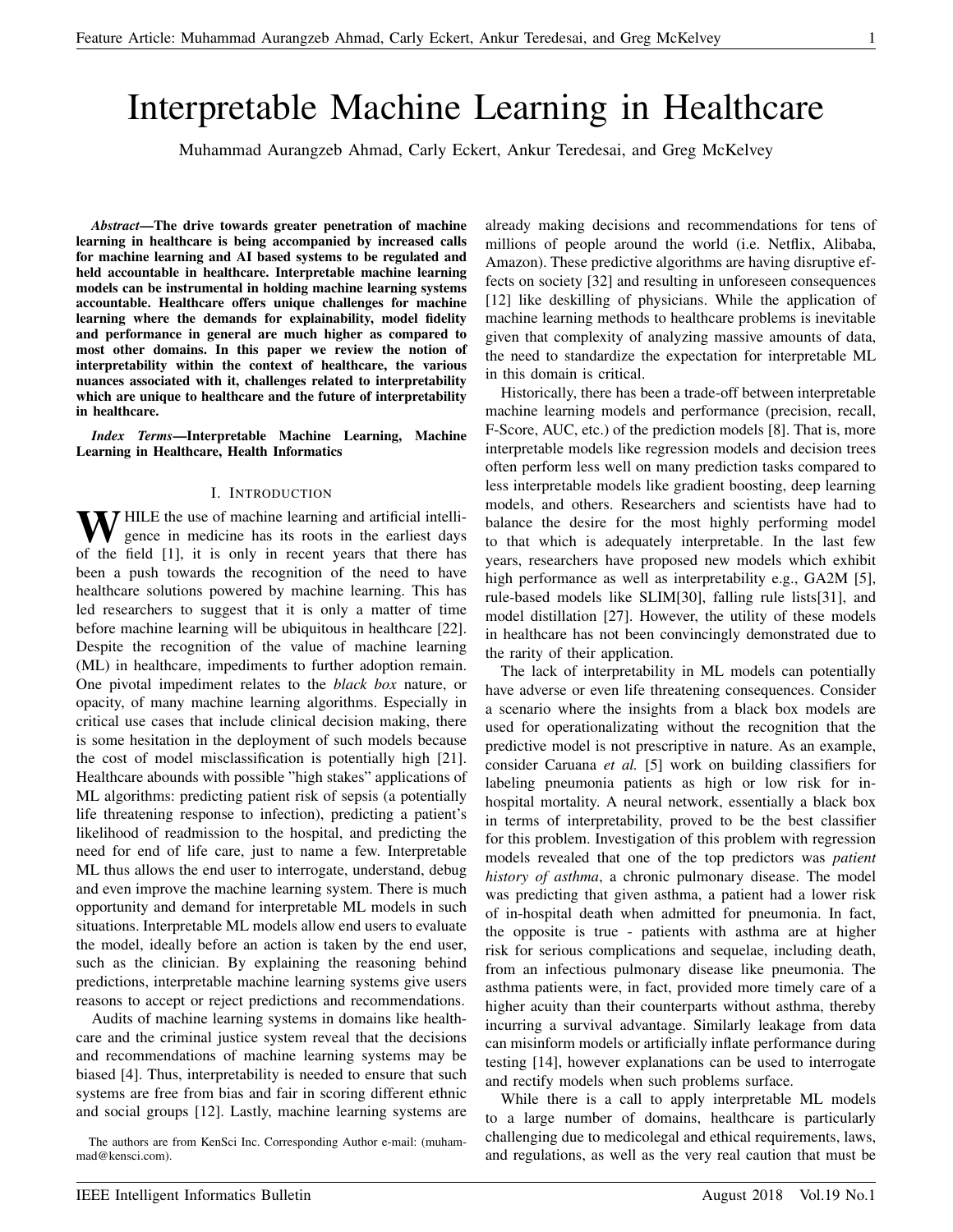employed when venturing into this domain. There are ethical, legal and regulatory challenges that are unique to healthcare given that healthcare decisions can have an immediate effect on the wellbeing or even the life of a person. Regulations like the European Union's General Data Protection Regulation (GDPR) require organizations which use patient data for predictions and recommendations to provide *on demand* explanations [28]. The inability to provide such explanations on demand may result in large penalties for the organizations involved. Thus, there are monetary as well as regulatory and safety incentives associated with interpretable ML models.

Interpretability of ML models is applicable across all types of ML: supervised learning [17], unsupervised learning [6] and reinforcement learning [15]. In this paper, we limit the scope of the discussion to interpretability in supervised learning models as this covers the majority of the ML systems deployed in healthcare settings [18]. The remainder of the paper is organized as follows: First, we define interpretability in machine learning, we provide an overview of the need for interpretability in machine learning models in healthcare, and we discuss use cases where interpretability is less critical. We conclude this paper with a brief survey of interpretable ML models and challenges related to interpretability unique to healthcare.

## II. WHAT IS INTERPRETABILITY?

While there is general consensus regarding the need for interpretability in machine learning models, there is much less agreement about what constitutes interpretability [17]. To this end, researchers have tried to elucidate the numerous notions and definitions of interpretability [17],[8]. Interpretability has been defined in terms of model transparency [17], model fidelity [17], model trust [17], [8], [9], and model comprehension [9], among other characteristics. Many of the notions of interpretability have been developed in the context of computing systems and mostly ignore the literature on interpretability that comes from the social sciences or psychology [19]. Thus, one common objection to these definitions of interpretability is that it does not put enough emphasis on the user of interpretable machine learning systems [16]. This results in a situation where the models and explanations produced do not facilitate the needs of the end users [19].

A primary sentiment of interpretability is the fidelity of the model and its explanation i.e., the machine learning model should give an explanation of why it is making a prediction or giving a recommendation. This is often referred to as a key component of "user trust" [25]. In some machine learning models like decision trees [24], regression models [33], and context explanation networks [3] the explanation itself is part of the model. In contrast, for models such as neural networks, support vector machines, and random forests that do not have explanations as part of their predictions it is possible to extract explanations from models that are applied post-hoc, such as locally interpretable model explanations (LIME) [25] and Shapley Values [26]. LIME constructs explanations by creating a local model, like a regression model, for the instance for which an explanation is required. The data for the local model

is generated by perturbing the instance of interest, observing the change in labels and using it to train a new model. Shapley values, on the other hand, take a game theoretical perspective to determine the relative contribution of variables to the predictions by considering all possible combinations of variables as cooperating and competing coalitions to maximize payoff, defined in terms of the prediction [26].

Many definitions of interpretability include transparency of the components and algorithms, the use of comprehensible features in model building, and intelligible applications of parameters and hyperparameters. Based on the work of Lipton *et al.* [17], interpretability can be described in terms of transparency of the machine learning system *i.e.,* the algorithm, features, parameters and the resultant model should be comprehensible by the end user. At the feature level, the semantics of the features should be understandable. Thus, a patient's age is readily interpretable as compared to a highly engineered feature (the third derivative of a function that incorporates age, social status and gender, for example). At the model level, a deep learning model is less interpretable compared to a logistic regression model. An exception to this rule is when the deep learning model utilizes intuitive features as inputs and the regression model utilizes highly engineered features, then the deep learning model may in fact be more interpretable. Lastly, we consider interpretability in terms of the model parameters and hyperparameters. From this perspective, the number of nodes and the depth of the neural network is not interpretable but the number of support vectors for a linear kernel is much more interpretable [17].

Interpretability may also mean different things for different people and in different use cases. Consider regression models. For a statistician or a machine learning expert the following equation for linear regression is quite interpretable:

$$
y_i = \beta_0 + \beta_1 x_i + \epsilon_i, \quad i = 1, 2, ..., n \tag{1}
$$

Those familiar with the field, can easily identify the relative weights of the parameter coefficients and abstract meaning from the derived equation. However, most non statisticians, including some clinicians, may not be able to interpret the meaning of this equation. For others, merely describing a model as "linear" may be sufficient. Conversely, a more advanced audience, knowing the error surface of the model may be needed to consider the model fully "interpretable".

For some predictive algorithms, however, the lack of interpretability may go deeper. Thus consider the following equation for updating weights in a deep learning network.

$$
a_j^l = \sigma \left( \sum_k w_{jk}^l a_k^{l-1} + b_j^l \right) \tag{2}
$$

While the math is clear and interpretable, the equation does not help anyone understand how deep learning networks actually learn and generalize.

Finally, interpretability of machine learning models in healthcare is always context dependent, even to the level of the user role. The same machine learning model may require generating different explanations for different end users e.g., an explanation model for a risk of readmission prediction model to be consumed by a hospital discharge planner vs.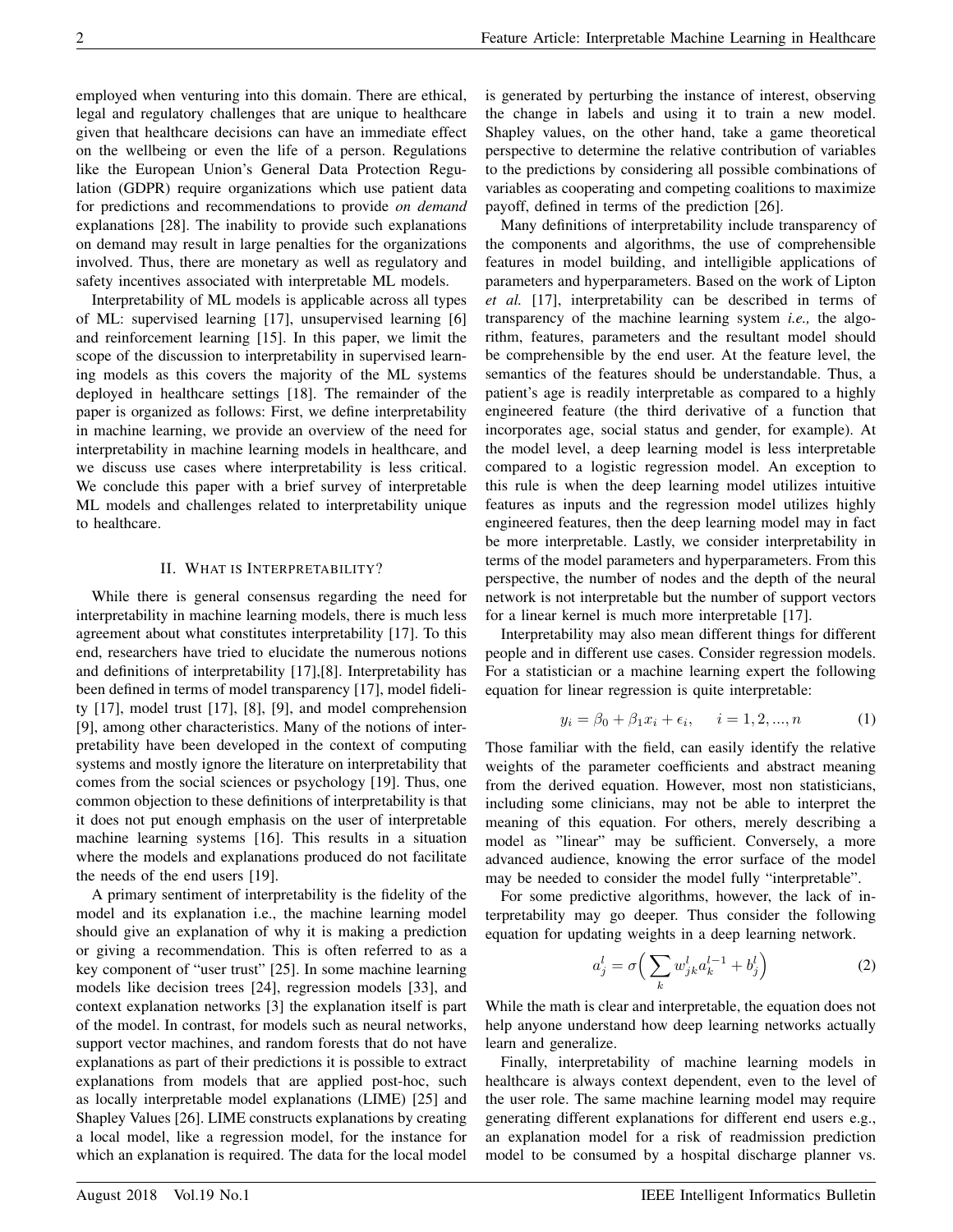a physician may necessitate different explanations for the same risk score. This component of interpretability parallels the thought processes and available interventions of different personas in healthcare. For example, a discharge planner will often evaluate a patient's risk of readmission based on the components of that patient's situation that are under her purview - perhaps related to the patient's living situation, unreliable transportation, or need for a primary care physician. While the treating physician will need to be aware of these associated characteristics, she may be more likely to focus on the patient's cardiac risk and history of low compliance with medications that are associated with the patient's high risk of readmission. Context is critical when considering interpretability.

## III. INTERPRETABILITY VS. RISK

While there are a number of reasons why interpretability of ML models is important, not all prediction problems in supervised machine learning predictions require explanations. Alternatives to explanations include domains where the system may have theoretical guarantees to always work or empirical guarantees of performance when the system has historically shown to have great performance e.g., deep learning applications radiology with superhuman performance[20]; or in work pioneered by Gulshan et al, the developed deep learning algorithm was able to detect diabetic retinopathy from retinal fundal photographs with extremely high sensitivity and specificity [10]. The exceptional performance supports the fact that this prediction does not require an explanation. However, findings such as this are quite rare. Another example where interpretability may not be prioritized is in the setting of emergency department (ED) crowding. For a hospital's ED, the number of patients expected to arrive at the ED in the next several hours can be a helpful prediction to anticipate ED staffing. In general, the nursing supervisor is not concerned with the reasons why they are seeing the expected number of patients (of course, there are exceptions) but only interested in the number of expected patients and the accuracy of the prediction. On the other hand, consider the case of predicting risk of mortality for patients. In this scenario, the imperative for supporting explanations for predictions may be great - as the risk score may drive critical care decisions. What these examples demonstrate is that the clinical context (also, how "close" the algorithm is to the patient) associated with the application determines the need for explanation. The fidelity of the interpretable models also plays a role in determining the need for explanations. Models like LIME [25] produce explanations which may not correspond to how the predictive model actually works. LIME models are post-hoc explanations of model output, and in some ways, likely mimics the manner in which human beings explain their own decision making processes [17], this may be an admissible explanation where explanations are needed but the cost for the occasional false positives is not very high.

Consider Figure 1 which shows a continuum of potential risk predictions related to patient care. The arrow represents the increasing need for explanations along the continuum. Consider a model for cost prediction for a patient, the accuracy of the prediction may take precedence over explanation



Fig. 1: Prediction Use Cases vs. Need for Interpretability (LWBS: left without being seen)

depending on the user role. However, as we move up the continuum to *Length of hospital stay* explanations may be helpful in decision making while tolerating a slight decrement in model performance. Thus, the specific use case is very important when considering which predictive and explanation models to choose. Certain use cases and domains require us to sacrifice performance for interpretability while in other cases, predictive performance may be the priority.

# IV. THE CHALLENGE OF INTERPRETABILITY IN **HEALTHCARE**

The motivation for model explanations in healthcare is clear - in many cases both the end users and the critical nature of the prediction demand a certain transparency - both for user engagement and for patient safety. However, merely providing an explanation for an algorithm's prediction is insufficient. The manner in which interpretations are shared with the end users, incorporated into user workflows, and utilized must be carefully considered.

Healthcare workers are generally overwhelmed - by the number of patients they are required to see in a shift, by the amount of data generated by such patients, and the associated tasks required of them (data entry, electronic health record system requirements, as well as providing clinical care). Machine learning algorithms and their associated explanations, if not delivered correctly, will merely be one additional piece of data delivered to a harried healthcare professional. In order to be truly considered, ML output should be comprehensible to the intended user from a domain perspective and be applicable with respect to the intended use case.

# *A. User Centric Explanations*

The participation of end users in the design of clinical machine learning tools is imperative - to better understand how the end users will utilize the output components - and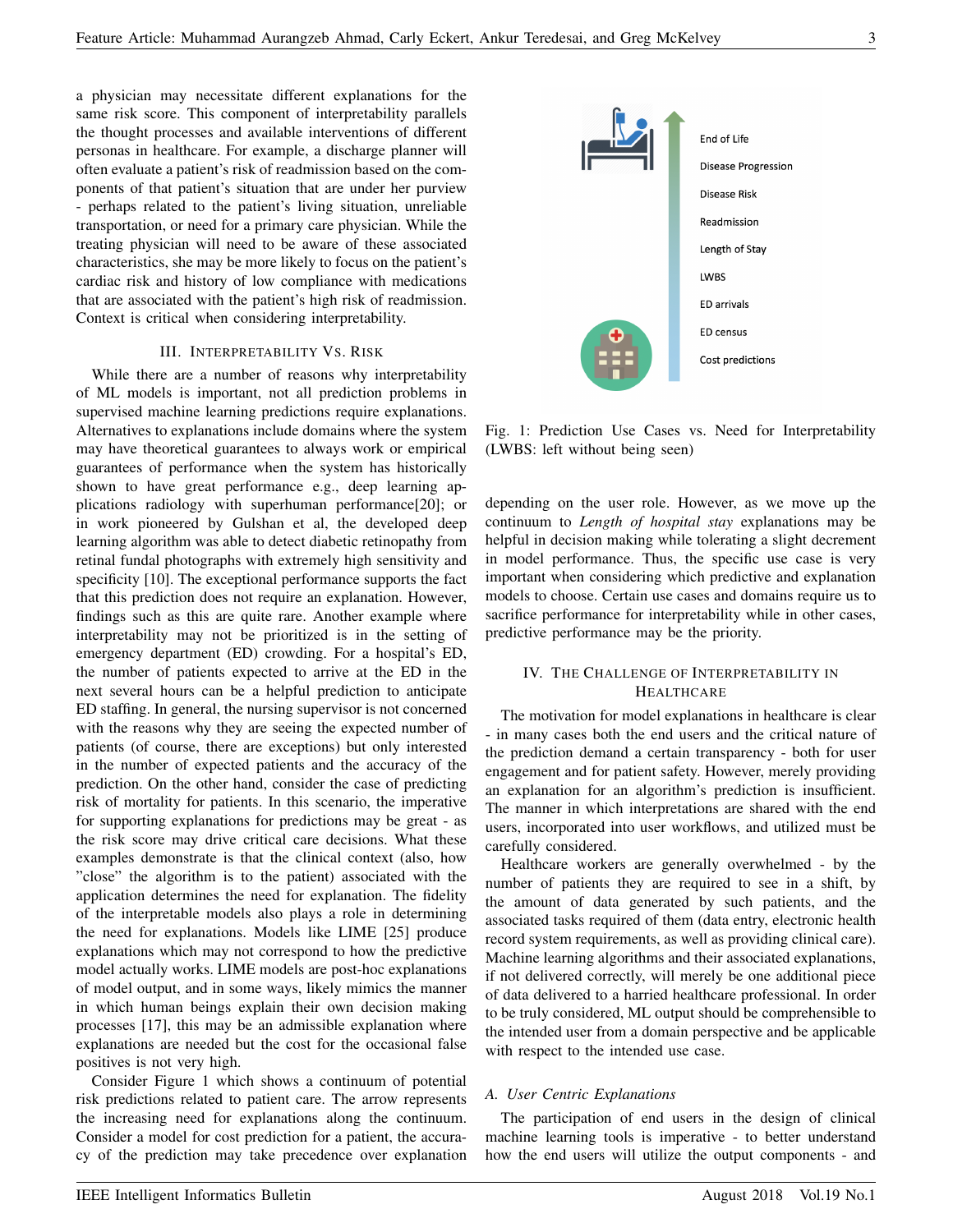

Fig. 2: Global vs. Local Models for Predicting Diabetes

also to educate end users to the nature of the prediction and explanation. According to Jeffrey *et al.* [13], even seasoned clinicians have difficulty interpreting risk scores and probability based estimates and end user input in the design of the expected output can drive participation. Moreso, understanding how end users interpret explanations, derived from the machine learning models, is imperative. Consider for example, the following output:

Patient risk of Readmission: 62, HIGH Top Factors: Low albumin Elevated heart rate in emergency department History of heart failure

How will a healthcare provider interpret this resulting risk score and the associated explanation? Does the fact that the provider knows that these attributes are "true" for this patient allow user trust in the model? Does the physician consider that by addressing these top factors - such as the patient's low albumin- that the patient's risk of readmission will be mitigated? It is important that the concepts of causality and association are emphasized and differentiated. Lipton [17] addresses the issue of algorithm explanation and the tendency to attribute causality to an explanation. He cautions against the conflation of these concepts but does remind us that the results of the explanation can instead inform future formal studies to investigate causal associations between the associated factor and the end point, i.e. readmission.

# *B. Performance vs. Transparency Trade-off*

Earlier in this paper we described the trade-off between model performance and model transparency in healthcare algorithms. How is this trade-off determined? and by whom? Others have described the need to optimize models towards different performance metrics, and that AUC may not always be the metric to optimize. For example, when predicting end of life to determine when to refer patients to hospice, physicians may prefer to optimize for model precision, that is, to maximize the number of individuals who are correctly classified as likely to die by the algorithm. Similarly, the trade-off between performance and interpretability requires discussions with end users to understand the clinical and

human risk associated with misclassification or with model opacity.

# *C. Balancing Requirements of Interpretability*

As there is not a single unified conception of interpretability, there are multiple requirements for an ideal interpretable machine learning system, some of which may be at odds. Consider model soundness which refers to how close the model explanation is to how the model actually works. It may be the case that the model which results in the best performance and interpretability is a decision trees with depth 8 and 50 nodes. While the decision tree model is interpretable, the whole model is not comprehensible at the same time. Simultability is a characteristic of a model when it can be comprehensible in its entirety [17]. In this situation, it may be possible to make the decision tree more interpretable by pruning and then use that model for explanations. This may result in a loss in performance and also a loss in soundness, as the model now corresponds to a lesser degree regarding how predictions are being made.

Certain healthcare applications such as predicting disease progression may require explanations at the local, the cohort and the global level. For such applications, local explanations like LIME or Shapley Values may not suffice. One way to address the requirements of explanation scope is to first generate the local explanations first and to then generate global level explanations by aggregating these. The main drawback in such approaches is the large runtime required to generate explanations for individual instances. Another way to address this problem is to create distilled models like decision trees for generating global explanations and local models for explanations at the instance level.

Lastly, trust is one of the most important aspects of interpretability. Consider the case of deep learning models that have shown great predictive performance in a number of healthcare applications [20]. While it is possible to extract explanations from deep learning models, these explanations cannot be proven to be sound or complete [23]. Often the goal of explanations is to get parsimonious explanations which cannot be stated to have the correct explanations. Additionally always having parsimony as a goal may lead to incorrect models [7].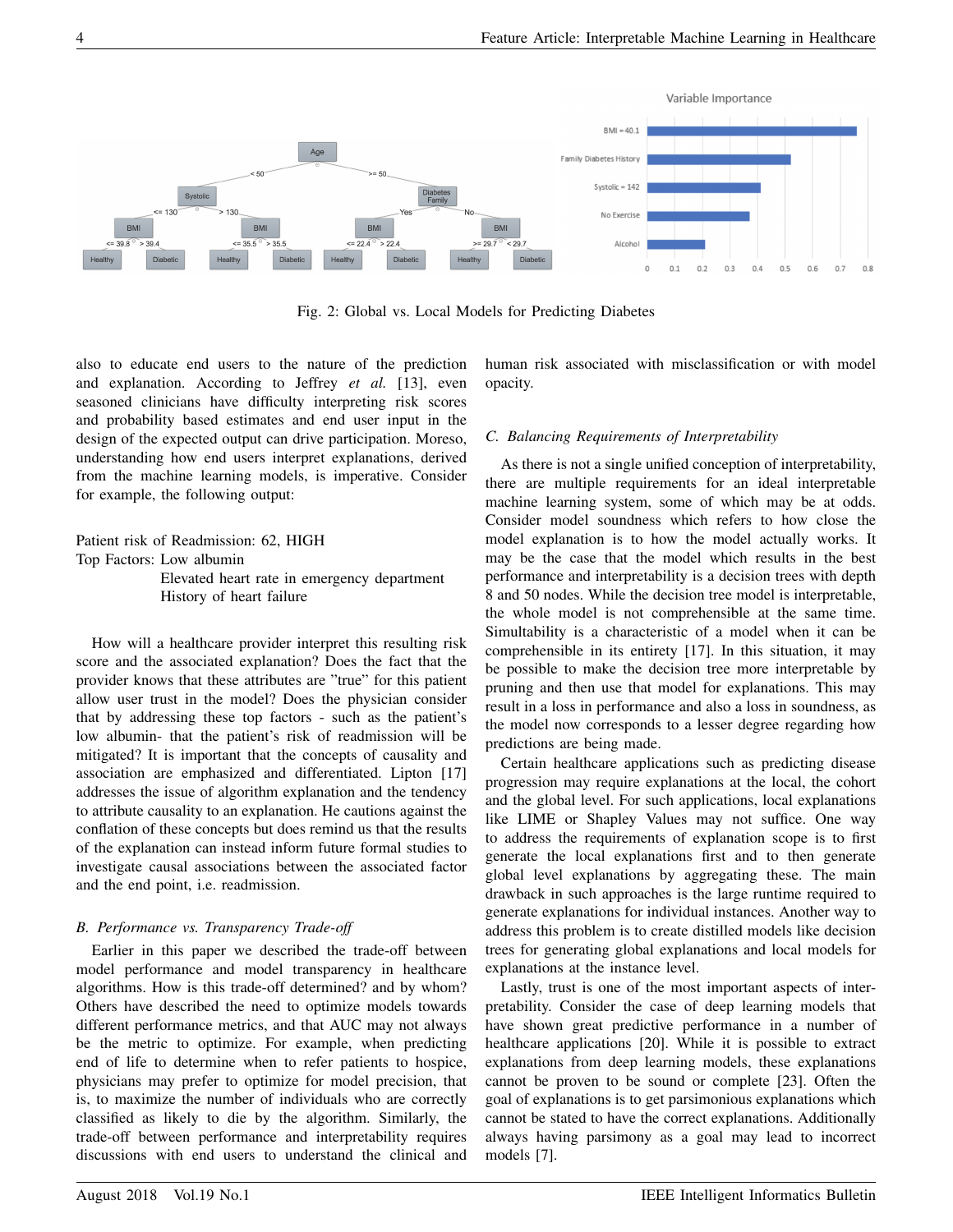# *D. Assistive Intelligence*

One common misconception about the application of machine learning in healthcare is that machine learning algorithms are intended to replace human practitioners in healthcare and medicine [11]. Healthcare delivery is an extremely complex, subtle, and intimate process that requires domain knowledge and intervention in every step of care. We believe that the human healthcare practitioner will remain integral to their role and that machine learning algorithms can assist and augment the provision of better care. Human performance parity [17] is also considered to be an important aspect of predictive systems that provide explanations i.e., the predictive system should be at least as good as the humans in the domain and at least make the same mistakes that the human is making. In certain use cases the opposite requirement may hold i.e., one may not care about parity with cases when humans are right but rather one cares more about cases where humans are bad at prediction but the machine learning system has superior performance. Such hybrid of human-machine learning systems can lead to truly assistive machine Learning in healthcare. Explanations from such systems could also be used to improve human performance, extract insights, gain new knowledge which may be used to generate hypothesis etc. The results from hypothesis derived from the data driven paradigm could in turn be used to push the frontiers of knowledge in healthcare and medicine by guiding theory [2].

# V. INTERPRETABLE MODELS IN HEALTHCARE

Depending upon the scope of the problem, explanations from machine learning models can be divided into "global", "cohort-specific" and "local" explanations. Global explanations refer to explanations that apply to the entire study population e.g., in the case of decision trees and regression models. Cohort-specific explanations are explanations that are focal to population sub-groups. Local explanations refer to explanations that are at the instance level i.e., explanations that are generated for individuals. Consider Figure 2 which illustrates the contrast between global vs. local models for predicting diabetes. The global model is a decision tree model that generalizes over the entire population, the cohort level model can also be a decision tree model which captures certain nuances of the sub-population of patients not captured by the global model and lastly the local model gives explanations at the level of instances. All three explanations may be equally valid depending upon the use case and how much soundness and generalizability is required by the application.

One way to distinguish models is by model composition. The predictive model and the explanation of the model can be the same as in the case of decision trees, GA2M etc. Alternatively they can be different e.g., a Gradient Boosting model is not really interpretable but it is possible to extract explanations via models like LIME, Shapley values, Tree Explainers etc. One scheme to create interpretable models is via model distillation where the main idea is to create interpretable models from non-interpretable models. Consider a feature set  $X = x_1, x_2, x_3, \dots, x_n$  with  $y_i$  is the class label being predicted. Suppose  $y_i'$  is the label that is predicted

by a prediction model  $M_p$  which is non-interpretable *e.g.*, Deep Learning etc. An interpretable model *e.g.,* decision trees, regression models etc. which is created by the feature set  $X$ and the output  $y_i'$  as the label is referred to as a student model. While there are no theoretical guarantees for the performance of the student model but in practice, many student models have predictive power which is sufficiently high from an application perspective.

#### VI. FUTURE OF INTERPRETABILITY IN HEALTHCARE

As machine learning increasingly penetrates healthcare, issues around accountability, fairness and transparency of machine learning systems in healthcare will become paramount. Most predictive machine learning systems in healthcare just provide predictions but in practice many use cases do require reasoning to convince medical practitioners to take feedback from such models. Thus there is a need to integrate interpretable models with predictions with the workflow of medical facilities. Most predictive models are not prescriptive or causal in nature. In many healthcare applications explanations are not sufficient and prescriptions or actionability. We foresee causal explanations to be the next frontier of machine learning research.

It should also be noted that while interpretability is an aspect of holding machine learning models accountable, it is not the only way to do. Researchers have also suggested that one way to audit machine learning systems it to analyze their outputs given that some models may be too complex for human comprehension [29] and auditing outputs for fairness and bias may be a better option. Also, many problems in healthcare are complex and simplifying them to point solutions with accompanying explanations may result in suboptimal outcomes. Thus consider the problem of optimizing risk of readmission to a hospital. Just optimizing predictions and actionability to reducing risk of readmission may in fact increase the average length of stay in hospitals for patients. This would be nonoptimal solution and not in the best interest of the patient even though the original formulation of the machine learning problem is defined as such. Thus problem formulations for interpretable models should take such contexts and interdependencies into account.

There is also some debate around the use of post-hoc vs. ante-hoc models of prediction in the research community. Since explanations from post-hoc models do not correspond to how the model actually predicts, there is skepticism regarding the use of these models in scenarios which may require critical decision making. Current and future efforts in predictive models should also focus on ante-hoc explanation models like context explanation networks, falling rule lists, SLIM etc. Scalability of interpretable machine learning models is also an open area of research. Generating explanations for models like LIME and Shapley values can be computationally expensive. In case of LIME, a local model has to be created for each instance for which an explanation is required. In a scenario where there are hundreds of millions of instances for which prediction and explanations are required then this can be problematic from a scalability perspective. Shapley values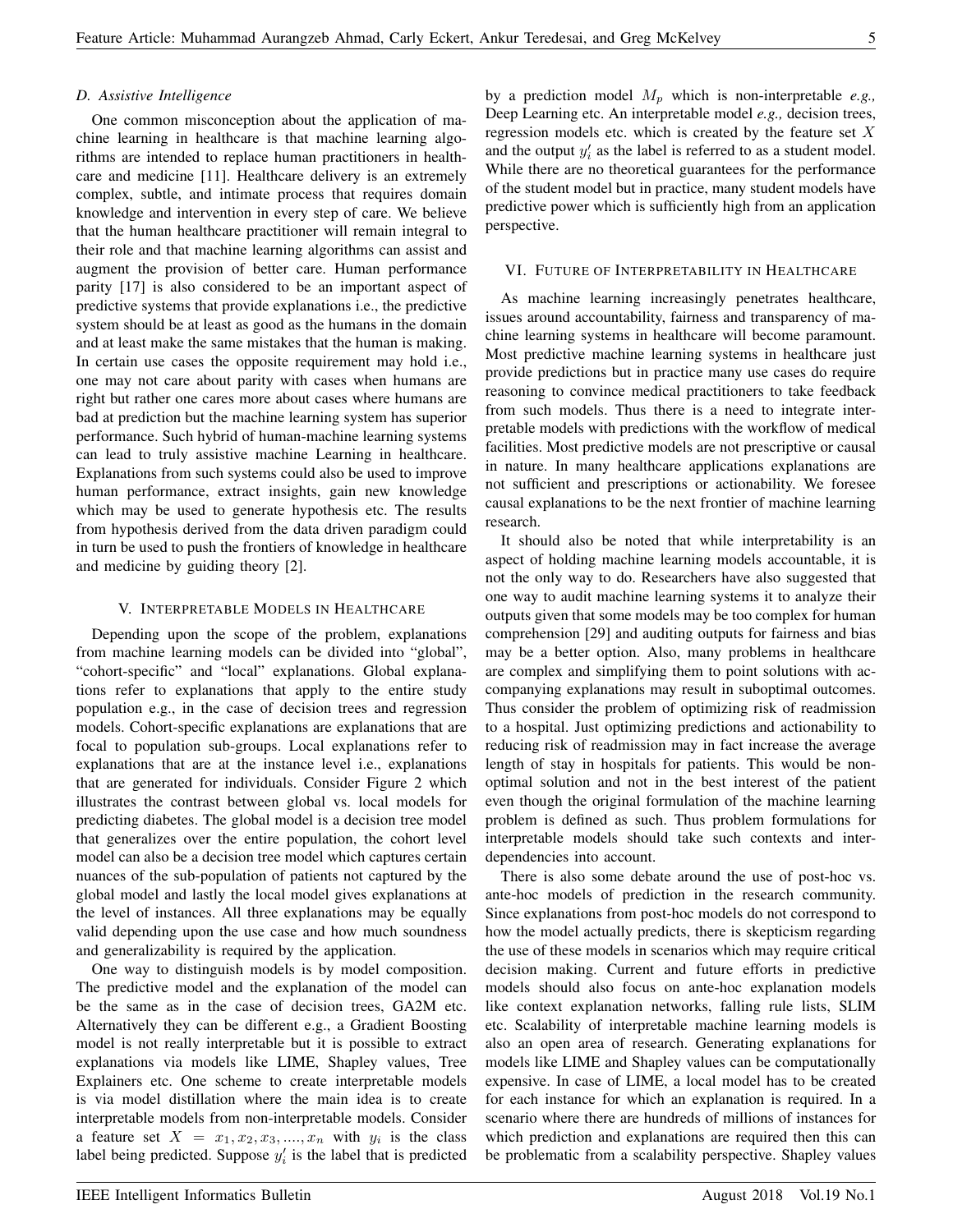computation requires computing the variable contribution by considering all possible combinations of variables in the data. For problems where the feature set has hundreds of variables, such computations can be very expensive. The problem of scalability thus exists with two of the most widely used interpretable machine learning models.

Lastly, evaluation of explanation models is an area which has not been explored in much detail. Consider the scenario in which multiple models with the same generalization error offer different explanations for the same instance or alternatively different model agnostic models are used to extract explanations and these model offer different explanations. In both these scenarios, the challenge is to figure out which explanations are the best. We propose that the concordance in explanations as well as how well the explanations align with what is already known in the domain will determine explanation model preference. However, the danger also exists that novel but correct explanations may be weeded out if concordance is the only criteria of choosing explanations.

## VII. CONCLUSION

Applied Machine Learning in Healthcare is an active area of research. The increasingly widespread applicability of machine learning models necessitates the need for explanations to hold machine learning models accountable. While there is not much agreement on the meaning of interpretability in machine learning, there are a number of characteristics of interpretable models that researchers have discussed which can be used as a guide to create the requirements of interpretable models. The choice of interpretable models depends upon the application an use case for which explanations are required. Thus a critical application like prediction a patient's end of life may have much more stringent conditions for explanation fidelity as compared to just predicting costs for a procedure where getting the prediction right is much more important as compared to providing explanations. There are still a large number of questions that are unaddressed in the area of interpretable models and we envision that it will be an active area of research for the next few years.

### ACKNOWLEDGMENT

The authors would like to thank Kiyana Zolfaghar, Vikas Kumar, Dr. Nicholas Mark, Rohan D'Souza and other members of the KenSci team for the fruitful and enlightening discussions and feedback on interpretability in machine learning.

#### REFERENCES

- [1] TR Addis. Towards an" expert" diagnostic system. *ICL Technical Journal*, 1:79–105, 1956.
- [2] Muhammad Aurangzeb Ahmad, Zoheb Borbora, Jaideep Srivastava, and Noshir Contractor. Link prediction across multiple social networks. In *Data Mining Workshops (ICDMW), 2010 IEEE International Conference on*, pages 911–918. IEEE, 2010.
- [3] Maruan Al-Shedivat, Avinava Dubey, and Eric P Xing. Contextual explanation networks. *arXiv preprint arXiv:1705.10301*, 2017.
- [4] Jenna Burrell. How the machine thinks: Understanding opacity in machine learning algorithms. *Big Data & Society*, 3(1):2053951715622512, 2016.
- [5] Rich Caruana, Yin Lou, Johannes Gehrke, Paul Koch, Marc Sturm, and Noemie Elhadad. Intelligible models for healthcare: Predicting pneumonia risk and hospital 30-day readmission. In *Proceedings of the 21th ACM SIGKDD International Conference on Knowledge Discovery and Data Mining*, pages 1721–1730. ACM, 2015.
- [6] Xi Chen, Yan Duan, Rein Houthooft, John Schulman, Ilya Sutskever, and Pieter Abbeel. Infogan: Interpretable representation learning by information maximizing generative adversarial nets. In *Advances in Neural Information Processing Systems*, pages 2172–2180, 2016.
- [7] Pedro Domingos. The role of occam's razor in knowledge discovery. *Data Mining and Knowledge Discovery*, 3(4):409–425, 1999.
- [8] Finale Doshi-Velez, Mason Kortz, Ryan Budish, Chris Bavitz, Sam Gershman, David O'Brien, Stuart Schieber, James Waldo, David Weinberger, and Alexandra Wood. Accountability of ai under the law: The role of explanation. *arXiv preprint arXiv:1711.01134*, 2017.
- [9] Alex A Freitas. Comprehensible classification models: a position paper. *ACM SIGKDD Explorations Newsletter*, 15(1):1–10, 2014.
- [10] Varun Gulshan, Lily Peng, Marc Coram, Martin C Stumpe, Derek Wu, Arunachalam Narayanaswamy, Subhashini Venugopalan, Kasumi Widner, Tom Madams, Jorge Cuadros, et al. Development and validation of a deep learning algorithm for detection of diabetic retinopathy in retinal fundus photographs. *Jama*, 316(22):2402–2410, 2016.
- [11] Puneet Gupta. Machine learning: The future of healthcare. *Harvard Sci. Rev.*, 2017.
- [12] Sara Hajian, Francesco Bonchi, and Carlos Castillo. Algorithmic bias: From discrimination discovery to fairness-aware data mining. In *Proceedings of the 22nd ACM SIGKDD International Conference on Knowledge Discovery and Data Mining*, pages 2125–2126. ACM, 2016.
- [13] Alvin D Jeffery, Laurie L Novak, Betsy Kennedy, Mary S Dietrich, and Lorraine C Mion. Participatory design of probability-based decision support tools for in-hospital nurses. *Journal of the American Medical Informatics Association*, 24(6):1102–1110, 2017.
- [14] Shachar Kaufman, Saharon Rosset, Claudia Perlich, and Ori Stitelman. Leakage in data mining: Formulation, detection, and avoidance. *ACM Transactions on Knowledge Discovery from Data (TKDD)*, 6(4):15, 2012.
- [15] Samantha Krening, Brent Harrison, Karen M Feigh, Charles Lee Isbell, Mark Riedl, and Andrea Thomaz. Learning from explanations using sentiment and advice in rl. *IEEE Transactions on Cognitive and Developmental Systems*, 9(1):44–55, 2017.
- [16] Todd Kulesza. Personalizing machine learning systems with explanatory debugging. PhD Dissertation, Oregon State University, 2014.
- [17] Zachary C Lipton. The mythos of model interpretability. *arXiv preprint arXiv:1606.03490*, 2016.
- [18] Gunasekaran Manogaran and Daphne Lopez. A survey of big data architectures and machine learning algorithms in healthcare. *International Journal of Biomedical Engineering and Technology*, 25(2-4):182–211, 2017.
- [19] Tim Miller. Explanation in artificial intelligence: insights from the social sciences. *arXiv preprint arXiv:1706.07269*, 2017.
- [20] Riccardo Miotto, Fei Wang, Shuang Wang, Xiaoqian Jiang, and Joel T Dudley. Deep learning for healthcare: review, opportunities and challenges. *Briefings in Bioinformatics*, 2017.
- [21] Mehran Mozaffari-Kermani, Susmita Sur-Kolay, Anand Raghunathan, and Niraj K Jha. Systematic poisoning attacks on and defenses for machine learning in healthcare. *IEEE Journal of Biomedical and Health Informatics*, 19(6):1893–1905, 2015.
- [22] Travis B Murdoch and Allan S Detsky. The inevitable application of big data to health care. *Jama*, 309(13):1351–1352, 2013.
- [23] Nicolas Papernot, Patrick McDaniel, Somesh Jha, Matt Fredrikson, Z Berkay Celik, and Ananthram Swami. The limitations of deep learning in adversarial settings. In *Security and Privacy (EuroS&P), 2016 IEEE European Symposium on*, pages 372–387. IEEE, 2016.
- [24] Jesus Maria Pérez, Javier Muguerza, Olatz Arbelaitz, and Ibai Gurrutxaga. A new algorithm to build consolidated trees: study of the error rate and steadiness. In *Intelligent Information Processing and Web Mining*, pages 79–88. Springer, 2004.
- [25] Marco Tulio Ribeiro, Sameer Singh, and Carlos Guestrin. Why should i trust you?: Explaining the predictions of any classifier. In *Proceedings of the 22nd ACM SIGKDD International Conference on Knowledge Discovery and Data Mining*, pages 1135–1144. ACM, 2016.
- [26] Erik Štrumbelj and Igor Kononenko. Explaining prediction models and individual predictions with feature contributions. *Knowledge and Information Systems*, 41(3):647–665, 2014.
- Sarah Tan, Rich Caruana, Giles Hooker, and Yin Lou. Detecting bias in black-box models using transparent model distillation. *arXiv preprint arXiv:1710.06169*, 2017.